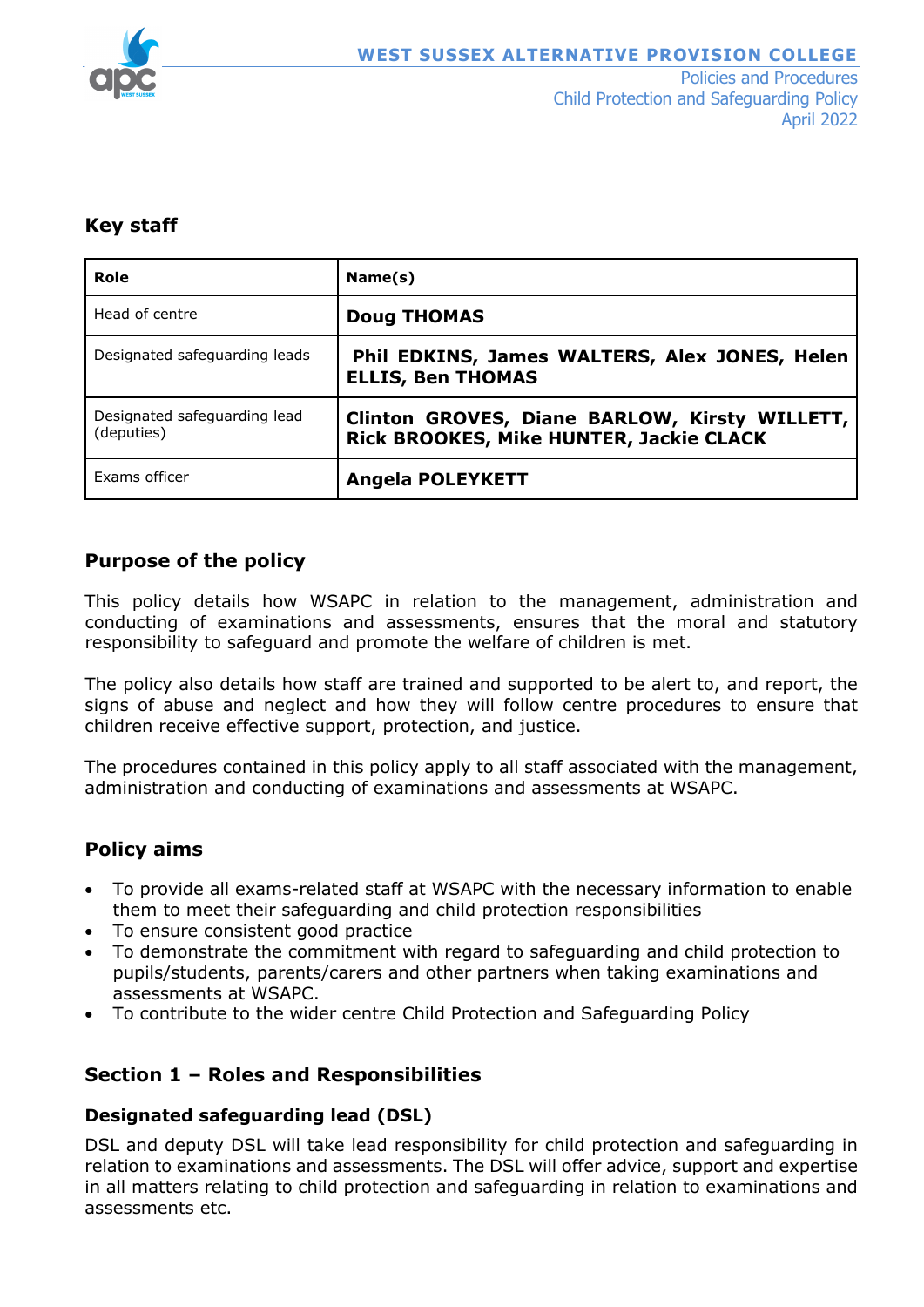### **Exams officer**

Will support the DSL as directed, and undertake all relevant training etc.

#### **Other exams staff**

Invigilators, facilitators of access arrangements etc. will undertake training as directed by the DSL, report child protection and safeguarding issues/concerns in line with centre processes/policy.

### **Section 2 – Staff**

#### **Recruitment**

WSAPC ensures that only 'suitably qualified and experienced adults' are employed in the management, administration and conducting of examinations and assessments. This is supported by the safer recruitment process which includes:

- completing an application form which includes their employment history and explains any gaps in that history
- providing two referees, including at least one who can comment on the applicant's suitability to work with children
- providing evidence of identity and qualifications
- verifying their mental and physical fitness to carry out their work responsibilities
- verifying their professional qualifications, as appropriate
- carrying out further additional checks, as appropriate, on candidates who have lived or worked outside of the UK, including (where relevant) any teacher sanctions or restrictions imposed by a European Economic Area professional regulating authority, and criminal records checks or their equivalent
- asking for written information about previous employment history and check that information is not contradictory or incomplete. We will seek references on all shortlisted candidates, including internal candidates, before interview. We will scrutinise these and resolve any concerns before confirming appointments.
- if offered employment, be checked in accordance with the Disclosure and Barring Service (DBS) regulations as appropriate to their role. This will include:
	- o an enhanced DBS check and a barred list check for those including unsupervised volunteers engaged in Regulated Activity
	- $\circ$  an enhanced DBS check without a barred list check for all volunteers not involved in Regulated Activity but who have the opportunity of regular contact with children
	- o ensuring that this member of staff has a subscription to the DBS Update Service (where relevant)
- if offered employment, provide evidence of their right to work in the UK
- be interviewed by a panel of at least two school leaders/governors, if shortlisted]

#### **DBS check information**

All information on the checks carried out on those who are employed solely for the purpose of periodic exams-related activity, such as external invigilators/facilitators, will be recorded in the centre's single central record (SCR). Copies of these checks, where appropriate, will be held in individuals' personnel files.

#### **Existing staff**

Although there is no statutory requirement to update DBS checks for existing staff, external invigilators/facilitators will undertake a 'rolling DBS check' every year.

If there are concerns about an existing member of staff's suitability to work with children, all relevant checks will be carried out as if the individual was a new member of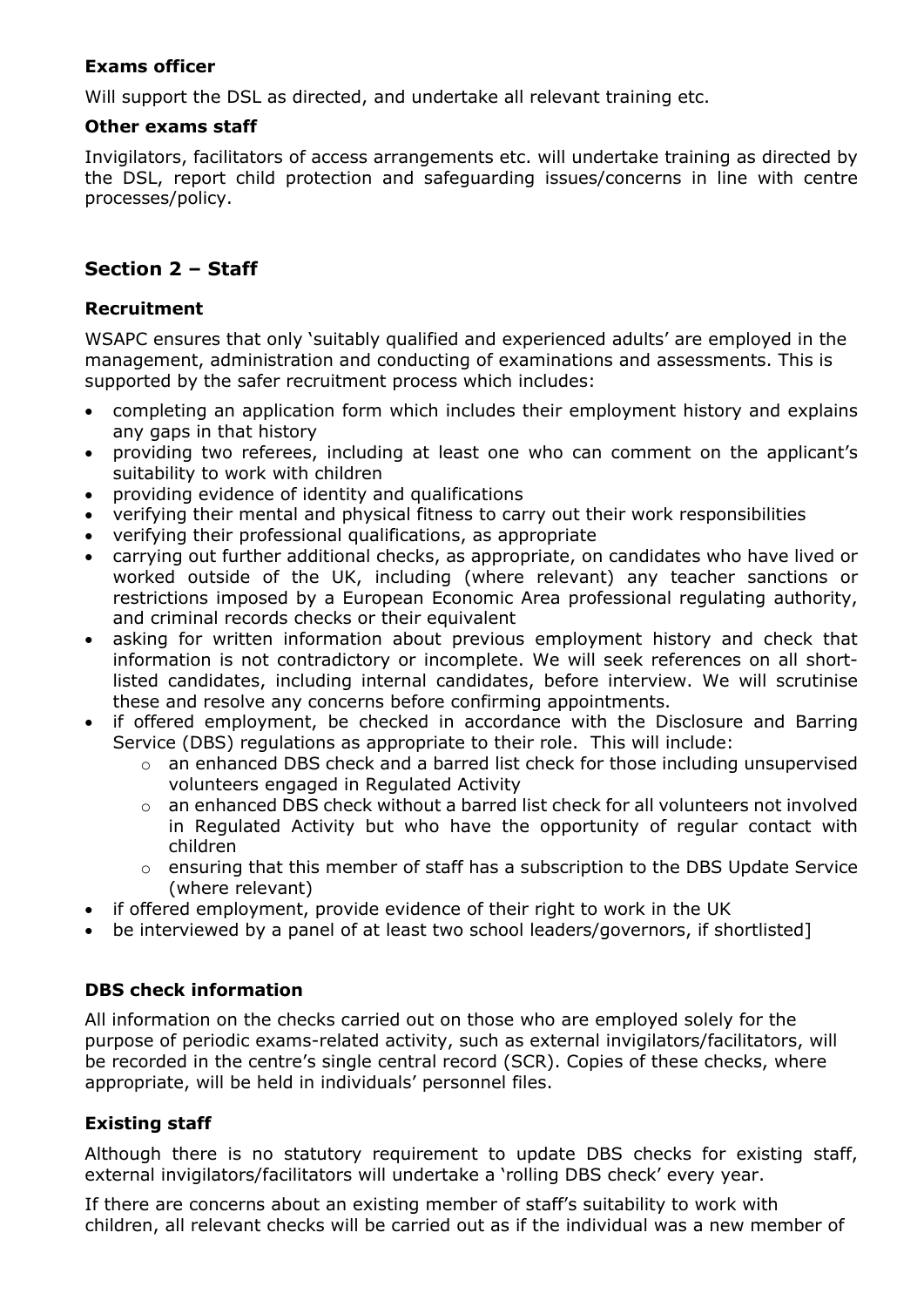staff. This action will also be taken if an individual moves from a post that is not regulated activity to one that is.

Anyone who has harmed, or poses a risk of harm, to a child or vulnerable adult will be referred to the DBS:

- Where the 'harm test' is satisfied in respect of the individual (i.e., that no action or inaction occurred but the present risk that it could was significant)
- Where the individual has received a caution or conviction for a relevant offence
- If there is reason to believe that the individual has committed a listed relevant offence, under the Safeguarding Vulnerable Groups Act 2006 (Prescribed Criteria and Miscellaneous Provisions) Regulations 2009
- If the individual has been removed from working in regulated activity (paid or unpaid) or would have been removed if they had not left

### **'Break in service'**

To comply with 'break in service' regulations, all external invigilators/facilitators will be required to register with the DBS Update Service on an annual basis and provide consent for the designated senior member of staff in charge of safeguarding arrangements to carry out an online check to view the status of their existing standard or enhanced DBS certificate. This will not apply to any invigilators who meet the 'frequency test' at WSAPC – e.g., working 3 or more times in a 30-day period, or attending the centre at least every 3 months for training, updates etc.

By registering with the Update Service, these staff will be permitted to attend on any day during an exam series (providing they can supply an updated Disclosure Certificate and ID) without the need for additional checks or any additional attendance at WSAPC.

### **Agency staff**

Written notification will be obtained from any agency or third-party organisation that it has carried out the necessary safer recruitment checks that we would otherwise perform. A check will also be performed to confirm that the person presenting themselves for work is the same person on whom the checks have been made.

# **Section 3 – Supporting staff**

All exams staff at WSAPC are made aware of the good practice guidelines and staff code of conduct in relation to child protection and safeguarding.

They are informed and updated on the contents of the centre Child Protection and Safeguarding Policy by annual whole school training. A copy of WSAPC Safeguarding and Child Protection Policy is disseminated to staff annually and latest version can always be found on WSAPC Website and via WSAPC SharePoint.

| Date delivered    | Details of training/information<br>delivered                                                                                         | Audience (e.g. invigilators, access<br>arrangements facilitators etc.)                   |
|-------------------|--------------------------------------------------------------------------------------------------------------------------------------|------------------------------------------------------------------------------------------|
| September<br>2021 | Safeguarding Training. Using<br>WSCC approved training<br>specification.<br>Staff:<br>* completed a survey to<br>ascertain knowledge | All Staff complete annual<br>safeguarding training.<br>Invigilators/Access facilitators. |

### **Training/information delivered**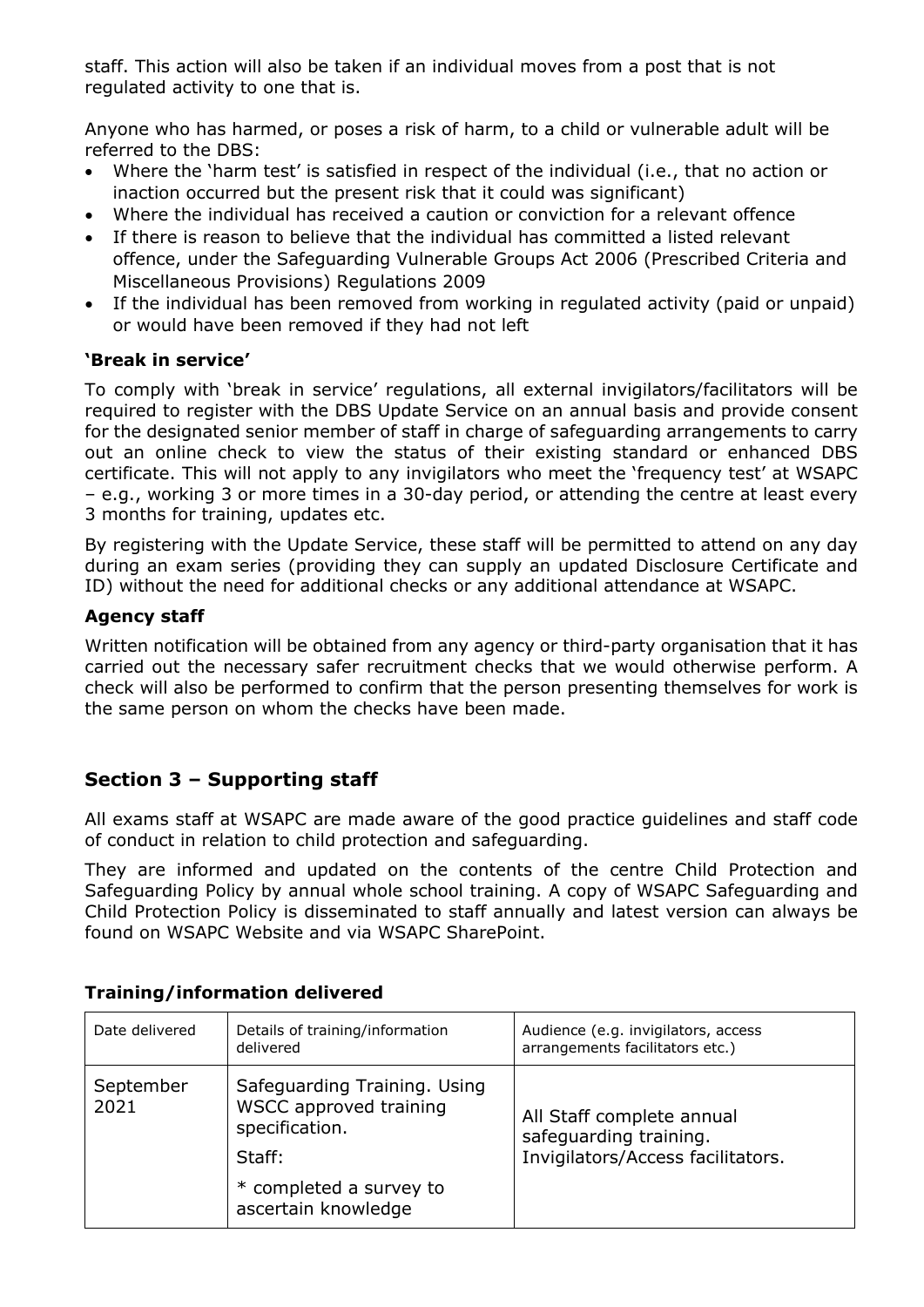| *read Section 1 of Keeping<br>Children Safe in Education<br>2021.   |  |
|---------------------------------------------------------------------|--|
| * completed Educare KICSIE<br>2021 online training<br>questionnaire |  |

# **Section 4 – Areas covered**

All exams staff will be trained/updated on the following areas to ensure that they are complying with the centre policy on child protection and safeguarding:

- Abuse of position of trust
- Children who may be particularly vulnerable
- Children with special educational needs and disabilities or have mental health needs
- Early help
- Reporting attendance concerns
- Staff reporting concerns about a colleague or other adult who works with children (Whistleblowing)
- Complaints procedure
- Site security
- Confidentiality and information sharing
- Photography and images
- Child protection procedures
- Recognising abuse physical abuse, emotional abuse, sexual abuse and neglect
- Indicators of abuse

Taking action

- a. If a member of staff or volunteer is concerned about a pupil's welfare
- b. If a pupil discloses to a member of staff or volunteer
- Bullying, peer on peer abuse and harmful sexual behaviour
- Peer on peer sexual violence and sexual harassment
- Youth produced sexual imagery
- Serious violence
- Child sexual exploitation (CSE) and child criminal exploitation (CCE)
- So-called 'honour based' abuse
- Female genital mutilation
- Forced marriage
- Protecting children from radicalisation and extremism
- Domestic abuse

# **Section 5 – Reporting**

The process for staff to report issues/concerns relating to child protection and safeguarding is:

If staff believe a pupil is in immediate danger they should contact Police on 999 straight away.

Staff are advised to speak to their centre DSL. If they are not happy with DSL response, they should go to senior DSL (Helen Ellis).

Staff can also make a referral themselves – urgent referrals should be phoned in. Less urgent concerns can be made by completing WSCC online form.